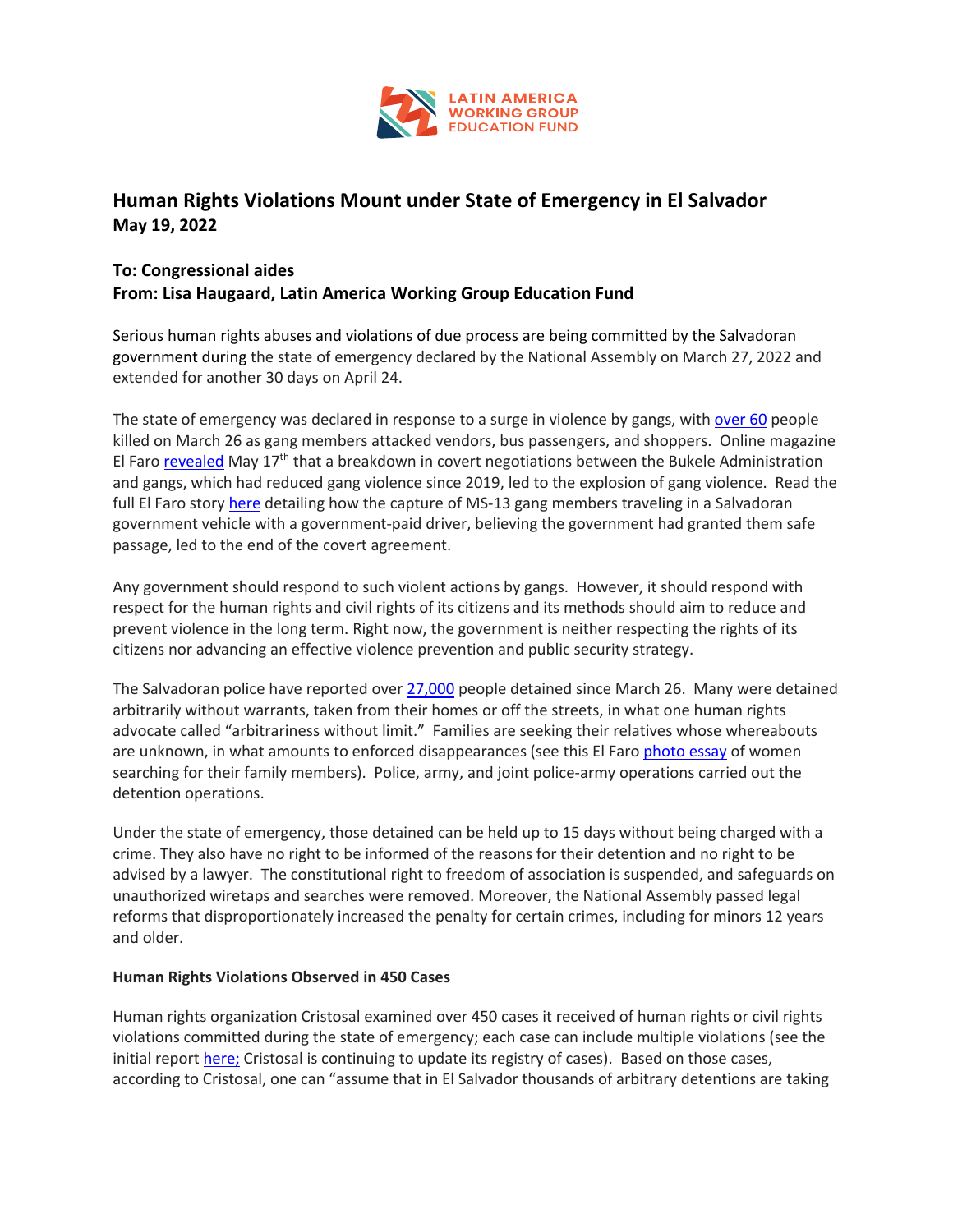

place as a result of the state of emergency." Through examining these cases as well as press reports, Cristosal found the following human rights and civil rights violations:

- **Violations of the right to life.** Five people died in police or prison custody according to press reports. For example, Walter Vladimir Sandoval was reportedly beaten by police after he denied belonging to a gang. He later died April 3 in Izalco prison. The Salvadoran Institute of Legal Medicine asserted that he died of "severe thorax trauma." Three of the five victims allegedly died from beatings while two died after being denied medical attention while in custody.
- **Arbitrary detention**. The detentions examined by Cristosal were arbitrary detentions. Authorities generally gave no reason for the detention and did not have a warrant. Those detained were often young men from poor neighborhoods. People were detained for not carrying IDs, for carrying IDs with out-of-date addresses, for carrying uncharged cellphones, for having photos of themselves wearing caps like gang members, for having any kind of tattoo, and for having previous arrests, even if charges were dropped or their prison sentences had been fulfilled.
- **Cruel, inhumane, and degrading treatment and torture**. Family members of those detained reported that detainees were physically and verbally abused, and family members themselves were threatened for questioning detentions. Physically and mentally handicapped persons were demeaned and physically abused.
- **Violations of due process**. With these massive detentions, the police and justice system are carrying out minimal investigations. In general, detainees did not have access to a lawyer or public defender during the first days of detention. Hundreds of people at one time are being charged in mass hearings.

### **Not a Crime Prevention Strategy**

Moreover, the methods used under the state of emergency are far from a successful crime-prevention strategy. Youths without gang affiliation swept up in the massive detentions are at risk of violence or being forced to join gangs by gang-affiliated detainees. The mass detentions are overwhelming the already overcrowded prison system and may make gang recruitment within prison easier. Detention of hundreds of innocent young people diminish the disincentives to join gangs. The policy of massive detentions also means careful, detailed investigations of gang leaders get short shrift.

Gang members who have fulfilled their sentences or fully reintegrated into civilian life are being detained or publicly denounced by government officials, including a reported detention of 27 ex-gang members who were sheltered by a church-run rehabilitation program funded by USAID and the UNDP. **These disturbing actions create a climate which makes it far more difficult for gang members to leave gang life and undercut any strategy to reduce or prevent gang violence by helping young people transition out of gang life.**

#### **Closing Space for Journalists and Civil Society**

As human rights violations are intensifying under the state of emergency, so too are steps by the Bukele administration to close space for civil society to organize and defend rights and for journalists to cover the news. The Salvadoran legislature at the behest of President Bukele passed Penal Code reforms on